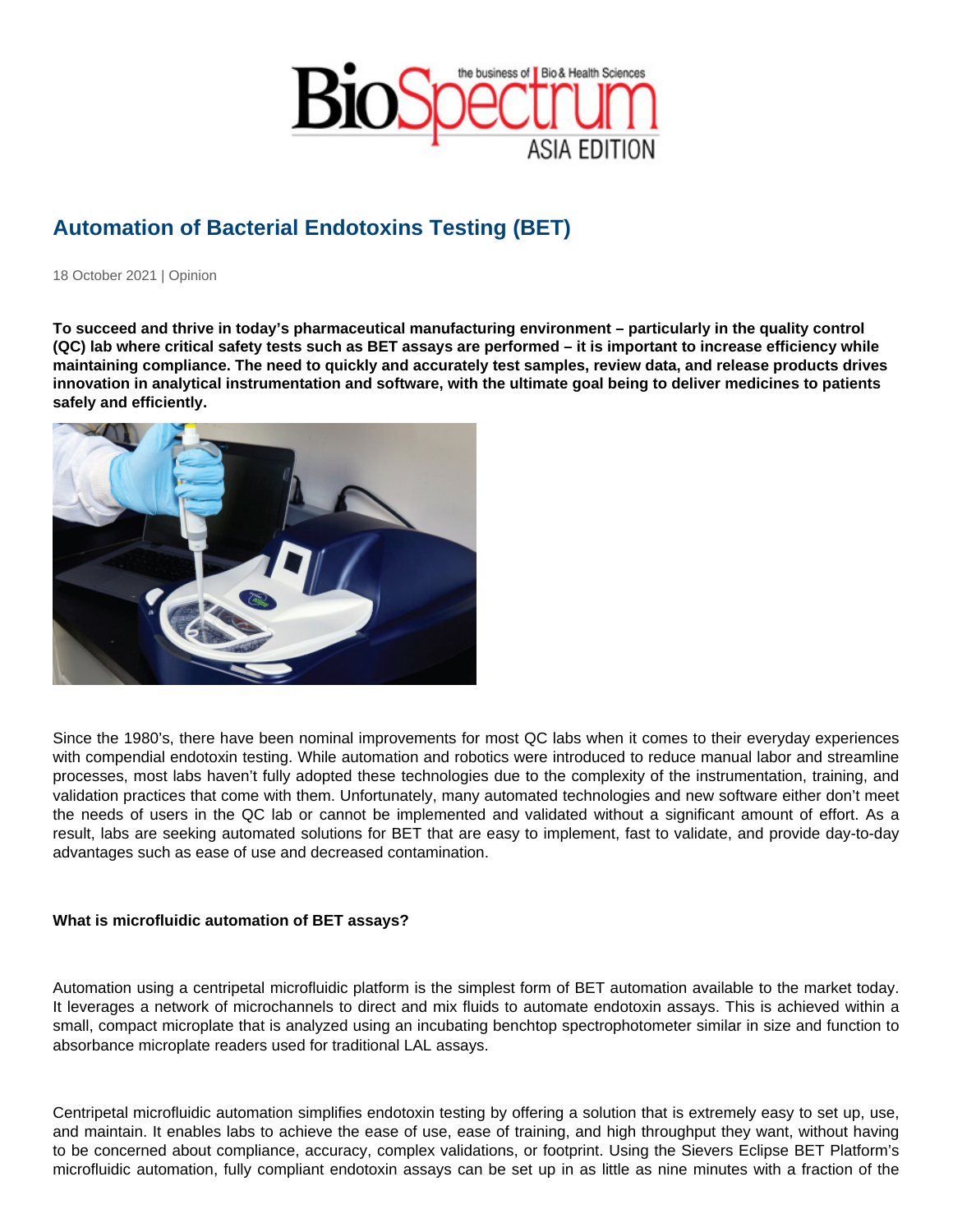- **Automation of standard curves and PPCs:** Preloaded standards and PPCs are used to automate standard curves and PPC spikes, saving labs significant amounts of time and reducing pipetting steps and opportunities for error. While time-savings are achieved, compliance is not compromised with the Eclipse. Like all compliant BET assays, users must construct at least a three-point standard curve in duplicate using standardized endotoxin, have duplicate negative controls, and run each sample in duplicate with a PPC, also in duplicate.
- **Automation of liquid handling:** With 200+ pipetting steps required to run a traditional LAL assay, it's no surprise that automation of liquid handling is a primary goal within endotoxin automation. With microfluidic liquid handling, the Eclipse technology minimizes the hands-on time needed to repeatedly and consistently deliver accurate measurement and dispersion of liquids. This greatly reduces potential human errors and the demands on analyst training and performance. In addition, because a closed microfluidic system is used, environmental contamination is reduced. A 1:1 sample to lysate ratio is precisely delivered using this consistent and reliable technology. Overall, with microfluidic automation, compendial endotoxin assays are performed effortlessly, quickly, and with fewer retests.
- **Data management & data integrity:** The importance of software's role in simplification can't be underestimated. It is an essential component of today's testing – including data review, sign off, and product release – and should be purpose-built for automated endotoxin testing. The Sievers Eclipse software meets the following criteria: adhere to current data integrity and compliance requirements, including 21 CFR Part 11 guidelines and ALCOA+; utilize clientserver architecture for easy and remote data review and sign off; incorporate customization of permissions; integrate seamlessly with the BET automation platform; provide time-saving templates and features such as protocols for analyst qualification, product validation, and lysate qualification, plus libraries for easy customization; enable full assay-specific audit trail review.

## **By the numbers**

With centripetal microfluidic automation using the Sievers Eclipse, fully compliant endotoxin assays are set up in as little as **9** minutes and **less than 30** pipetting steps, with **up to 21** samples and up to a **5-point** standard curve. Just **1 mL** of LAL is required.

## **Spotlight on ease of use**

By drastically reducing pipetting steps, centripetal microfluidic automation decreases the complexity of assay setup and mitigates risks and opportunities for errors that lead to costly retests. In addition, microfluidic liquid handling precisely measures all liquids for the end user, which means that the precision typically required during the physical action of pipetting is reduced. With preloaded standards and PPCs, all the technician needs to do is pipette Water for BET, samples, and 1 mL LAL.

## **Ensuring successful validation of BET platforms**

While validation of a new BET platform can be arduous if platforms are complex or suppliers do not provide support for the validation process, there are options available that are streamlined and keep labs functioning at the capacity needed, without disrupting or re-assigning analysts. Simplifying the process allows the QC lab to complete validation in-house or with the help of manufacturer. In an ideal validation scenario, QC labs experience the following: